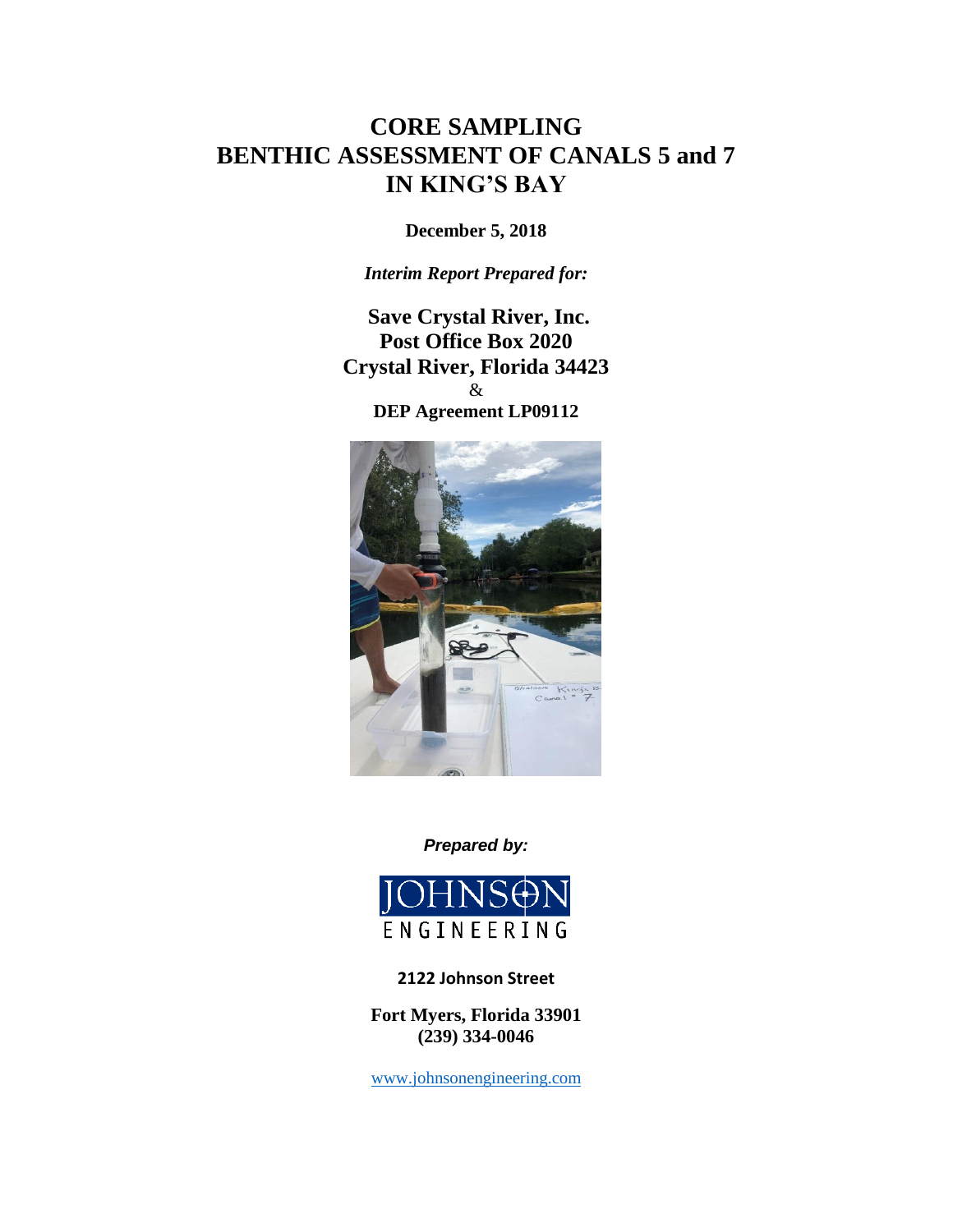# **SCOPE OF WORK:**

This Interim Report includes the results of pre-restoration (or baseline) benthic core sampling from five locations in Canal 5 and Canal 7 to document conditions prior to the de-mucking and the planting *Vallisneria americana* planting. The study also includes a post-restoration core sampling and visual assessment of the canal bottom to compare with pre-restoration conditions within 15-30 days of restoration to allow conditions to stabilize. The methodology is detailed in the following section

# **METHODS:**

The purpose of the monitoring is to verify that the *Lyngbya* sp. and flocculent organic substrate has been sufficiently removed to support *Vallisneria americana* restoration, colonization and survival. Johnson Engineering Senior Aquatic Ecologist, assisted by an Environmental Specialist collected baseline core samples from both of the unrestored canals in a stratified pattern throughout the canals with five (5) samples for each canal (Figure 1).



Figure 1. Canals of Phase 1B where core sampling will be conducted (Canals 5 and 7).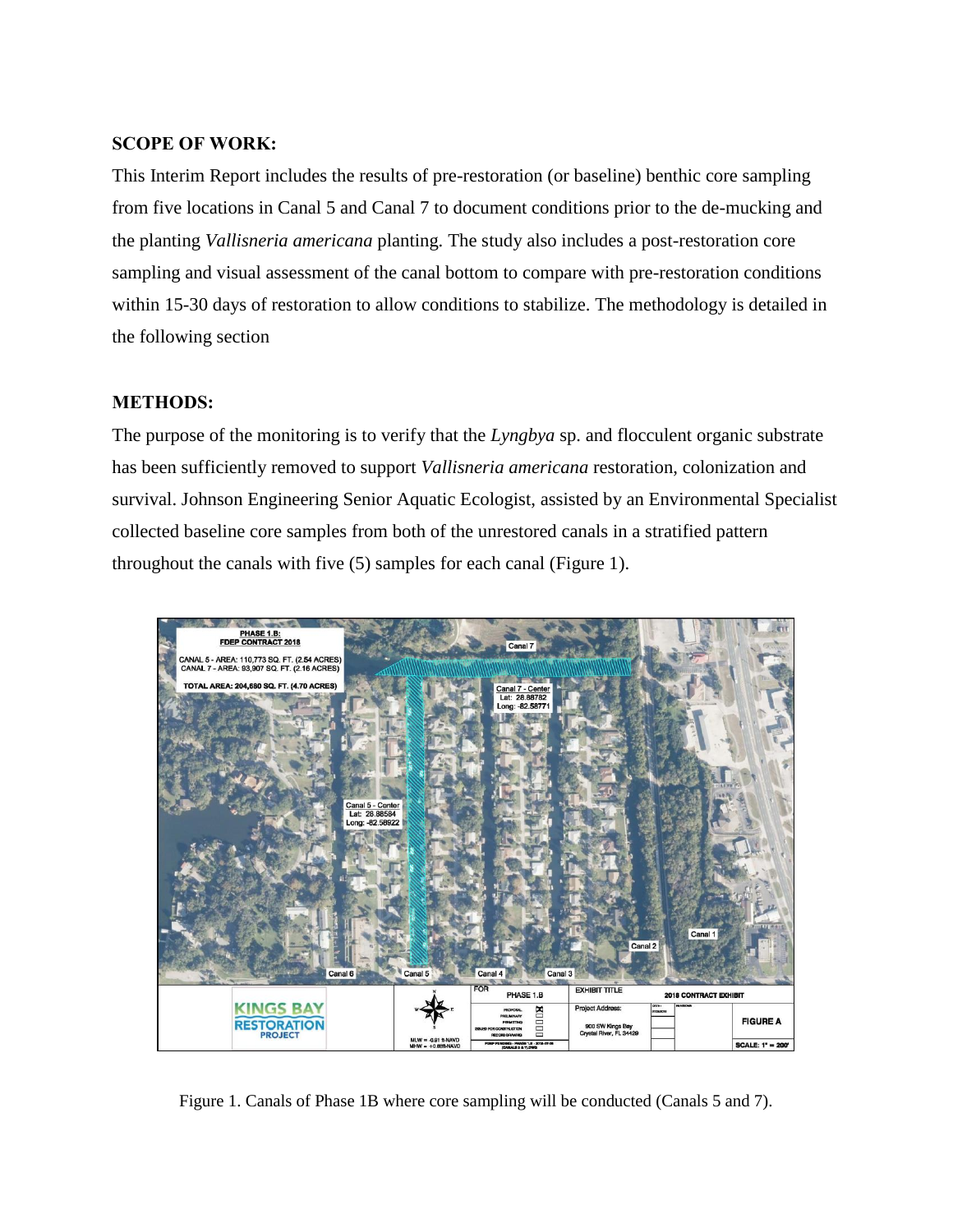Core samples from the benthos were collected using a customized vacuum core sampler developed by Florida Gulf Coast University for limnological studies and characterizing sediment types. The core sampler consists of a 3.1 meter-long section of 3.8 cm diameter schedule 40 PVC pipe, with a one-way ball valve, rubber coupler, and 7.6 diameter x 0.75 meter clear Plexiglas™ cylinder at the base for collecting and viewing benthic samples (Figure 2).



Figure 1. Core sampling device ready to be deployed in Canal 3, August 13, 2018.

Sediment cores were removed from the PVC extension and photographed against a white board with location and date for archival and later comparison with post-restoration sediment profiles. Flocculent (floc) unconsolidated organic materials were measured on the surface of sediments. Consolidated sediments were also measured in depth and categorized as floc (including live and dead *Lyngbya*) mud/muck, sand, shell, clay, and peat. The focus is on the upper layer of flocculent material along with *Lyngbya* and unconsolidated organics which is unsuitable habitat for survival and growth of *Vallisneria americana*. Substrate samples will be GPS located and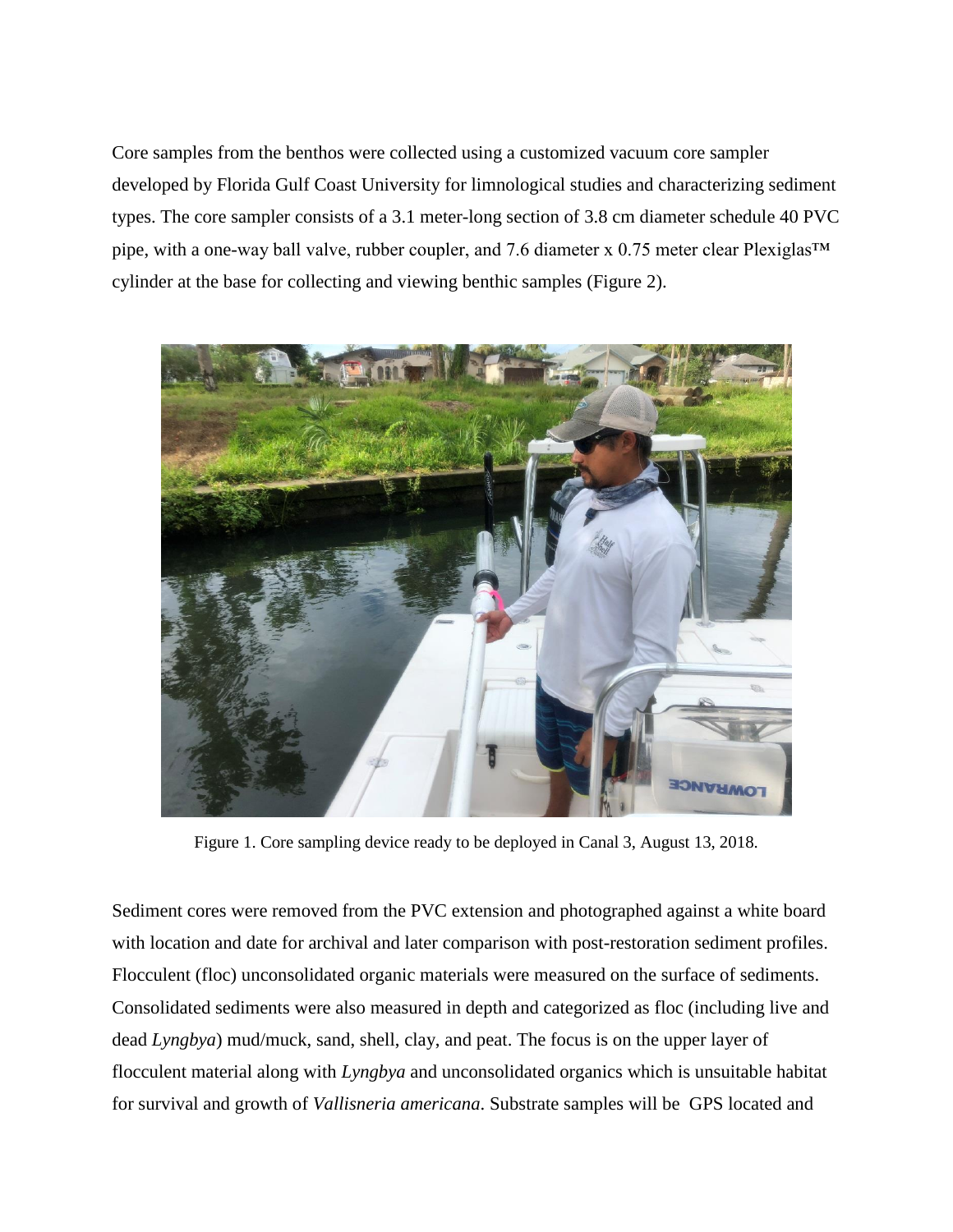are presented on aerial map in the final report.

#### **RESULTS:**

The following are the results of the pre-restoration (baseline) core samples collected in August 2018. Canal 5 sampling was initiated at the southern end and continued north to the confluence with Canal 7 (Figure 1). Water depths were relatively consistent, ranging from 1.6 to 1.9 meters with an average of 1.7 meters (Table 1). Floc depths ranged from 2.0 to 10.0 cm deep with an average of 4.9 cm. At all the sampling sites in Canal 5, there were deep deposits of soft muck/mud ranging from approximately 10 to 21.5 cm in depth over another layer of sand/clay. Core sample depths ranged from 32.0 to 38.0 cm. At three locations (C5-3, C5-4 and C5-5), the lower sections of the core samples contained pockets of peat. Peat forms when plant material does not fully decay because of acidic or anaerobic conditions like in a bog or swamp. These peat deposits may be remnants of historic habitat conditions prior to human development and excavation of canals. Photographs of core samples from Canal 5 are included in the Appendix.

| Table 1. Canal 5: Baseline Results of Core Samples collected on August 13, 2018 |          |          |             |                                                                               |      |      |      |                  |              |  |  |
|---------------------------------------------------------------------------------|----------|----------|-------------|-------------------------------------------------------------------------------|------|------|------|------------------|--------------|--|--|
| <b>King's Bay Core Sample Locations</b>                                         |          |          |             | Core Sample Composition in cm (top to bottom)                                 |      |      |      |                  |              |  |  |
| <b>Site</b>                                                                     | Latitude |          | Longitude   | Water Depth (m) $\boxed{\text{Floc (cm)}$ Muck/Mud $\boxed{\text{Sand/Clay}}$ |      |      |      | Peat             | Overall (cm) |  |  |
| $C5-1$                                                                          | 28.53043 |          | $-82.35352$ | 1.6                                                                           | 2.0  | 21.5 | 12.5 | 0.0 <sub>l</sub> | 34.0         |  |  |
| $C5-2$                                                                          | 28.53103 |          | $-82.35350$ | 1.7                                                                           | 10.0 | 12.0 | 10.0 | 0.0 <sub>l</sub> | 32.0         |  |  |
| $C5-3$                                                                          |          | 28.53156 | $-82.35358$ | 1.7                                                                           | 5.0  | 10.0 | 10.0 | 13.0             | 38.0         |  |  |
| $C$ 5-4                                                                         | 28.53209 |          | $-82.35351$ | 1.7                                                                           | 5.0  | 20.0 | 5.0  | 6.0              | 36.0         |  |  |
| $C5-5$                                                                          | 28.53251 |          | $-82.35353$ | 1.9                                                                           | 2.5  | 20.0 | 8.0  | 3.5              | 34.0         |  |  |
|                                                                                 |          |          | $Mean =$    |                                                                               | 4.9  |      |      |                  |              |  |  |

Core sampling at Canal 7 was hindered by the dredging operation which was underway in Canal 4 and turbidity barriers that were in place on Canal 7 at the time of sampling. Canal 7 had water depths ranging from 1.2 to 2.0 meters with an average depth of 1.5 meters. Flocculent material ranged in depth from a low of 0.5 cm near Three Sisters Spring up to 6.5 cm in the middle and 6.0 along the eastern half of Canal 7. Average floc depths were 4.0 cm but it was unevenly distributed due to the influence of the springs, adjacent canals, boat traffic and uneven water depths.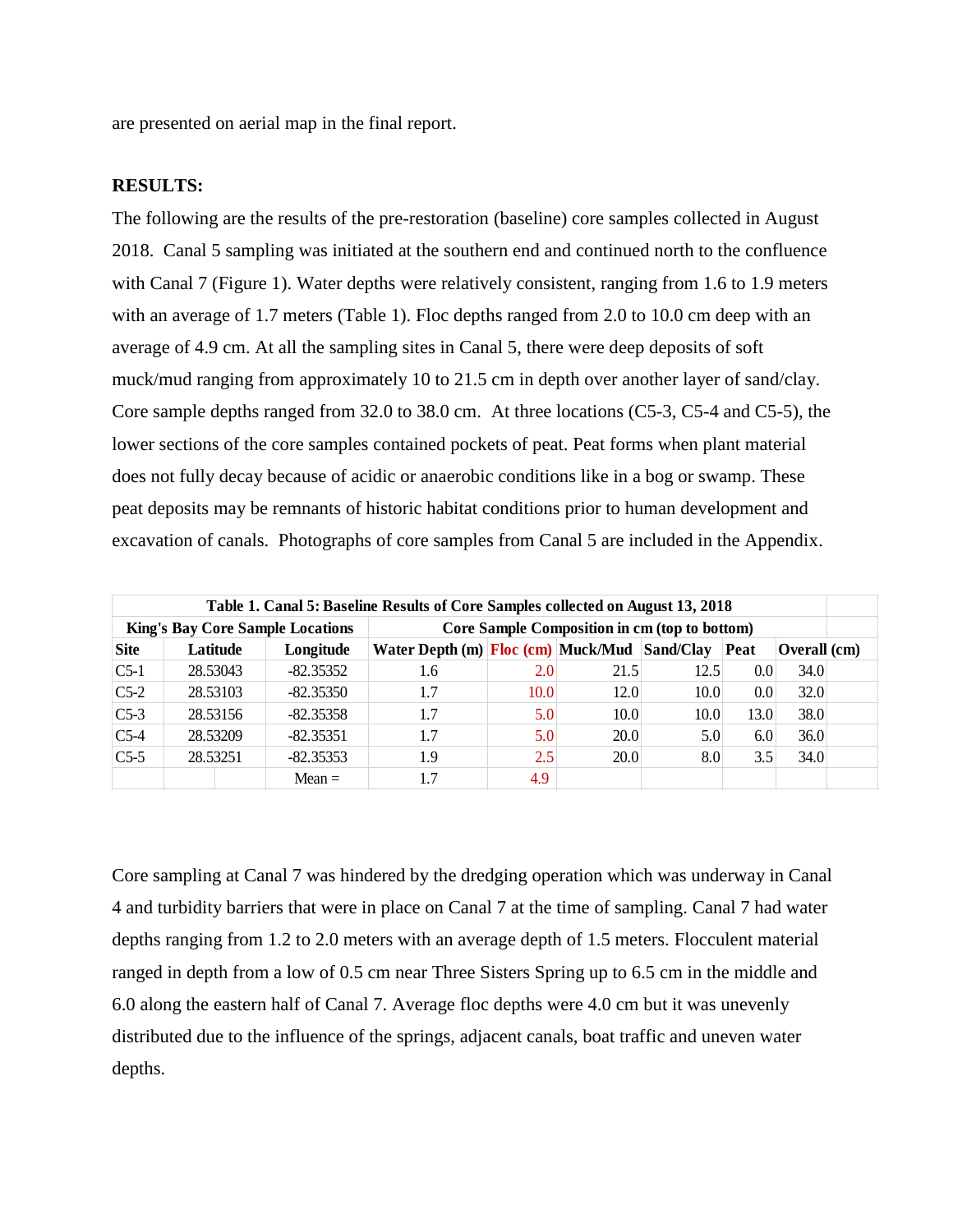| Table 2. Canal 7: Baseline Results of Core Samples collected on August 13, 2018 |          |             |                                                            |     |     |      |      |  |  |  |  |
|---------------------------------------------------------------------------------|----------|-------------|------------------------------------------------------------|-----|-----|------|------|--|--|--|--|
| <b>King's Bay Core Sample Locations</b>                                         |          |             | Core Sample Composition in cm (top to bottom)              |     |     |      |      |  |  |  |  |
| <b>Site</b>                                                                     | Latitude | Longitude   | Water Depth (m) Floc (cm) Muck/Mud Sand/Shell Overall (cm) |     |     |      |      |  |  |  |  |
| $C7-1$                                                                          | 28.53266 | $-82.35240$ | 1.5                                                        | 6.0 | 5.0 | 14.0 | 25.0 |  |  |  |  |
| $C7-2$                                                                          | 28.53269 | $-82.35269$ | 2.0                                                        | 6.0 | 5.0 | 21.0 | 32.0 |  |  |  |  |
| $C7-3$                                                                          | 28.53091 | $-82.35228$ | 1.3                                                        | 6.5 | 2.0 | 16.5 | 25.0 |  |  |  |  |
| $C$ 7-4                                                                         | 28.53273 | $-82.3535$  | 1.3                                                        | 1.0 | 3.0 | 15.5 | 19.5 |  |  |  |  |
| $C7-5$                                                                          | 28.53266 | $-82.35374$ | 1.2                                                        | 0.5 | 4.0 | 12.0 | 16.5 |  |  |  |  |
|                                                                                 |          | $Mean =$    | 1.5                                                        | 4.0 |     |      |      |  |  |  |  |

# **DISCUSSION:**

Canal 5 was relatively consistent in water depths and sediment composition with deeper deposits of flocculent material and deep mud, sand/clay, and peat in some areas. The suitability of Canal 5 for *Vallisneria americana* establishment will depend on restoring suitable sediment conditions. Canal 7 was much more variable in sediment conditions with the influence of Three Sisters Spring on water clarity and substrate conditions. Post-restoration core samples are in the process of being collected and will be compared with pre-restoration samples to assess % Floc and *Lyngbya* removal. Percent removal efficiency rates will be calculated for Canals 5 and 7 when samples have been collected, analyzed and compared with baseline conditions presented here.